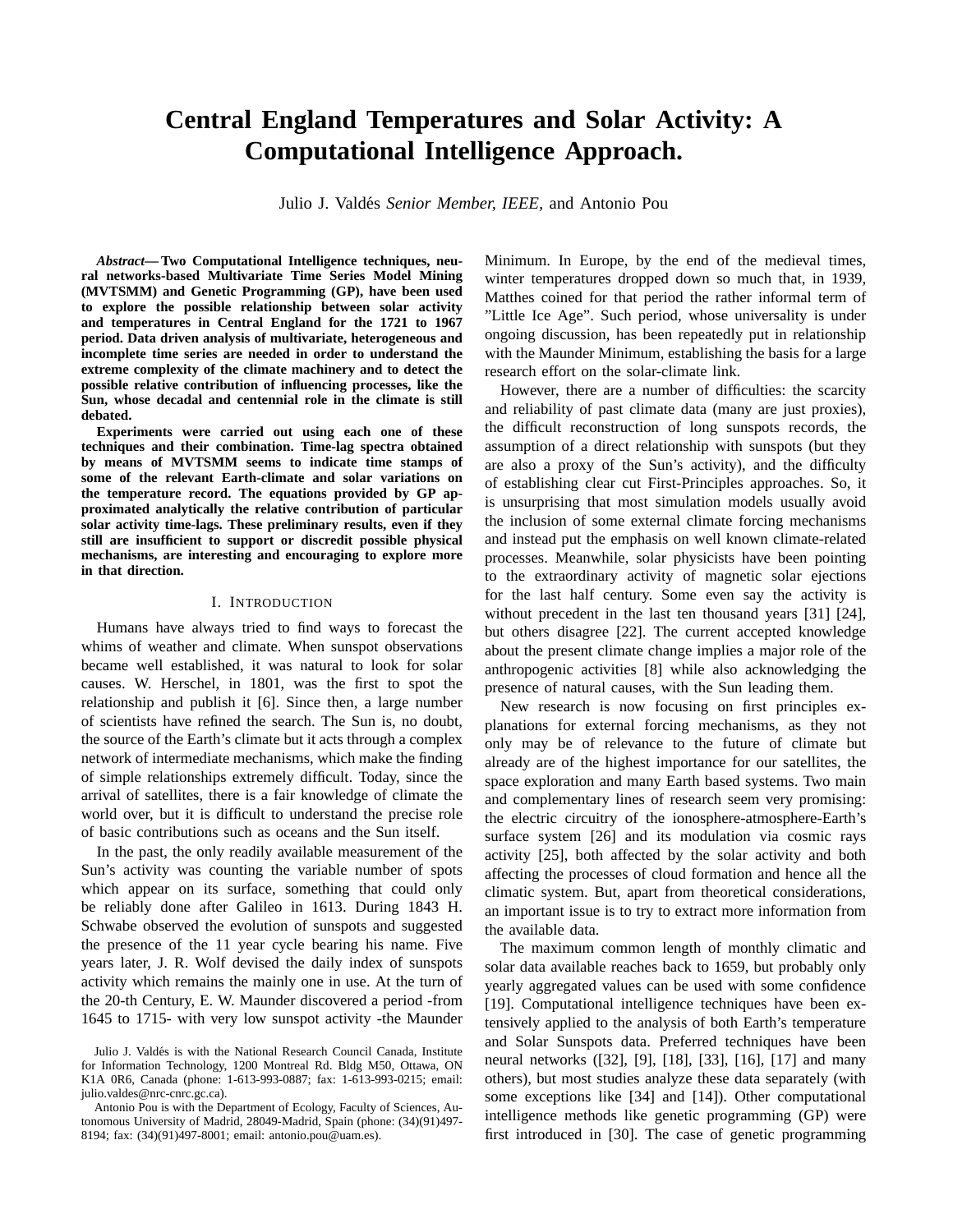is interesting because it produces models in the form of analytical functions, which are very familiar to experts from climatological and astronomic communities.

This paper explores the use of two computational intelligence techniques: neural networks-based time series model mining and model discovery of analytic functions (via genetic programming), for mining relationships between measured temperatures on earth and solar activity. These techniques are applied independently and then combined, complementing each other. This is a promising approach for determining potential relationships among several timeseries of different complex processes. The neural networksbased time series model mining (MVTSMM) focuses on extracting information about the inner structure of the series, whereas in genetic programming explicit analytic functions are constructed as function approximations describing the data. It could very helpful to determine and quantify the relative contribution of natural and anthropogenic causes behind present climatic change. Hopefully it would be done some day.

# II. DATA

The longest available instrumental temperature record is the one compiled by Manley [15] for central England, which dates backs to 1772 for mean daily data and to 1659 for mean monthly data. Maximum and minimum daily data are also available, beginning in 1878. The record is built from inland representative stations, a roughly triangular area enclosed by Bristol, Lancashire and London, resembling most of them the records from stations of the rural lowlands areas (100- 200 m in height) of Staffordshire, Shropshire and North Warwickshire. Extreme care was put by Manley on location; avoiding frost-hollows or windswept ridges, trying to find "the most probable mean temperature" of a group of well-run stations of the midlands countries, and making adjustments to century old monthly means in order to bring them to modern standards. Since 1974 the data have been adjusted to allow for urban warming. The uncertainty had been assessed since 1878 [19]. Accordingly, this study focusses on the analysis of mean annual time series instead of monthly means. This choice takes into account the possible delays in climate response to solar activity and the intrinsic difficulties in handling larger amounts of data within the present analytical approach.

The CET data are made available by the British Atmospheric Data Center. The CET 1721-1967 record of mean yearly temperatures is shown in Fig.1 (top). These temperature data have been analyzed in relationship to the solar activity as expressed by the Group Sunspot Numbers (GSN) during the same period of time, Fig.1 (bottom). The sunspots index introduced by Wolf in 1848 is a combination of counting sunspots groups and individual spots. He made a reconstruction of the series till 1700, using historical observations. Today his index, which is often called the Zurich Sunspot Numbers, is published daily by the Sunspot Index Data Center in Belgium. A new index, the Group Sunspots Numbers, has recently been introduced [7],[3] based solely

on sunspot groups, allowing more precise reconstructions of historic conditions while extending the records back to 1610. From 1848 on, both indexes are nearly identical. This paper uses GSN.

# III. MULTIVARIATE TIME SERIES MODEL MINING

The purpose of model mining in complex data coming from heterogeneous, multivariate, time varying processes [27], [28], [29] is to discover dependency models. A model expresses the relationship between values of a previously selected time series (the target), and a subset of the past values of the entire set of series. Different classes of functional models may be considered, in particular, a generalized non-linear auto-regressive (AR) model

$$
S_T(t) = \mathbf{F} \begin{pmatrix} S_1(t - \tau_{1,1}), \cdots, S_1(t - \tau_{1,p_1}), \\ S_2(t - \tau_{2,1}), \cdots, S_2(t - \tau_{2,p_2}), \\ \cdots \\ S_n(t - \tau_{n,1}), \cdots, S_n(t - \tau_{n,p_n}) \end{pmatrix}
$$
 (1)

where  $S_T(t)$  is the target signal at time t,  $S_i$  is the i-th time series,  $n$  is the total number of signals,  $p_i$  is the number of time lag terms from signal *i* influencing  $S_T(t)$ ,  $\tau_{i,k}$  is the *k*-th lag term corresponding to signal  $i$  ( $k \in [1, p_i]$ ), and F is the unknown function describing the process.

The classical approaches in time series mostly consider univariate, homogeneous (real-valued) time series without missing values [2], [23], [21]. Conventional multivariate approaches are complex and have difficulties in handling heterogeneity, imprecision and incompleteness. A hybrid soft-computing algorithm for these kinds of problems using heterogeneous neural networks and genetic algorithms was introduced in [27], in the spirit of [20]. It requires the simultaneous determination of: *(i)* the number of required lags for each series, *(ii)* the particular lags within each series carrying the dependency information, and *(iii)* the prediction function. A requirement on function  $F$  is to minimize a suitable prediction error measure. The Multivariate Time Series Model Mining procedure (MVTSMM) is based on: (a) exploration of a subset of the model space with a genetic algorithm, and (b) use of a similarity-based neuro-fuzzy system representation for the unknown prediction function F. The process implies a search in the space of neurofuzzy networks (Fig.2). This approach is usually applied on a sliding time-window so that an exploration of the structure of the multivariate series can be made, using the mined models as indicator of internal changes within the process. One way of describing the results is to compute the weighted lag importance function, whose general form is

$$
\mathcal{L}^w(t, \tau_{p,q}) = \frac{\sum_{i=1}^{card(\hat{\mathcal{M}})} \mu(\tau_{p,q}, \hat{\mathcal{M}}_i(t)) \cdot f(\hat{\mathcal{M}}_i(t))}{\sum_{i=1}^{card(\hat{\mathcal{M}})} f(\hat{\mathcal{M}}_i)(t)}
$$
(2)

where  $\mathcal M$  is the set of discovered models for a given window,  $card(\hat{\mathcal{M}})$  is its cardinality,  $\hat{\mathcal{M}}_i(t) \in \hat{\mathcal{M}}$  is the *i*-th model found at time t,  $\mu(\tau_{p,q}, \hat{\mathcal{M}}_i(t))$  is the boolean membership function of lag  $\tau_{p,q}$  ( from Eq.1 ) with respect to  $\mathcal{M}_i(t)$ , and  $f(\hat{\mathcal{M}}_i(t))$  is a strictly positive model quality measure (fitness) on  $\mathcal{M}$ .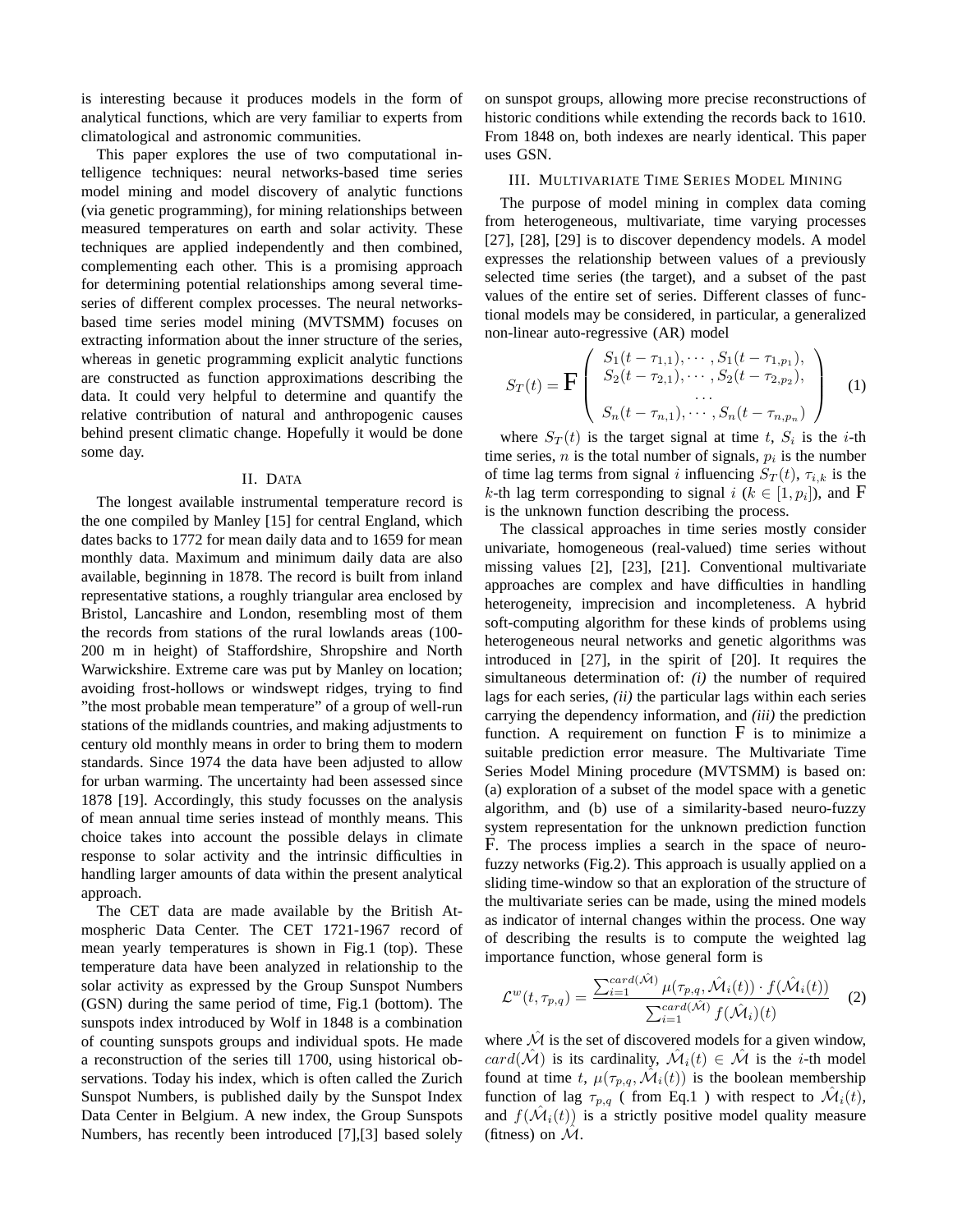

Fig. 1. Central England Temperatures (CET) and Group Sunspot Numbers (GSN) in the period 1721 − 1967. The vertical line at 1888 indicates the division between the training and validation sets (75% for training and 25% for validation).



Fig. 2. Multivariate Time Series Model Miner System (MVTSMM). The arc (left) is a parallel genetic algorithm evolving populations of similarity-based hybrid neural networks. The binary strings encode dependency patterns for the target signal. For each, a hybrid neural network is constructed and trained with a fast algorithm. The network represents the prediction function, and is applied to an independent validation set. The best models are collected.

#### IV. GENETIC PROGRAMMING

Analytic functions are among the most important building blocks for modeling, and are a classical way of expressing knowledge, which has a long history of usage in science. From a data mining perspective, direct discovery of general analytic functions poses enormous challenges because of the (in principle) infinite size of the search space.

Within computational intelligence, genetic programming techniques aim at evolving computer programs, which ultimately are functions. Genetic Programming (GP) introduced in [10] and further elaborated in [11], [12] and [13], is an extension of the Genetic Algorithm. GP starts with a set of randomly created computer programs. This initial population goes through a domain-independent breeding process over a series of generations. It employs the Darwinian principle of survival of the fittest with operations similar to those occurring naturally, like sexual recombination of entities (crossover), occasional mutation, duplication and

gene deletion. A computer program is understood as an entity that receives inputs, performs computations which transform these inputs and produces some output in a finite amount of time. The operations include arithmetic computation (possibly involving many other functions), conditionals, iterations, recursions, code reuse and other kinds of information processing organized into a hierarchy. GP combines the expressive high level symbolic representations of computer programs with the search efficiency of the genetic algorithm. For a given problem, this process often results in a computer program which solves it exactly, or if not, at least provides a fairly good approximation.

There are several approaches to GP leading to a plethora of variants (and implementations) and a discussion about their relative merits, drawbacks and properties is beyond the scope of this paper. One of these GP techniques is the Gene Expression Programming (GEP) [4], [5]. GEP individuals are nonlinear entities of different sizes and shapes (expression trees) encoded as strings of fixed length. For the interplay of the GEP chromosomes and the expression trees (ET), GEP uses an unambiguous translation system to transfer the language of chromosomes into the language of expression trees and vise versa. The structural organization of GEP chromosomes allows a functional genotype/phenotype relationship, as any modification made in the genome always results in a syntactically correct ET or program. The set of genetic operators applied to GEP chromosomes always produces valid ETs. The chromosomes in GEP itself are composed of genes structurally organized in a head and a tail [4]. The head contains symbols that represent both functions (elements from a function set F) and terminals (elements from a terminal set T), whereas the tail contains only terminals. Therefore, two different alphabets occur at different regions within a gene. For each problem, the length of the head  $h$  is chosen, whereas the length of the tail  $t$  is a function of  $h$ , and the number of arguments of the function with the largest arity. The length of the tail is evaluated given by  $t = h(n - 1) + 1$ . As an evolutionary algorithm GEP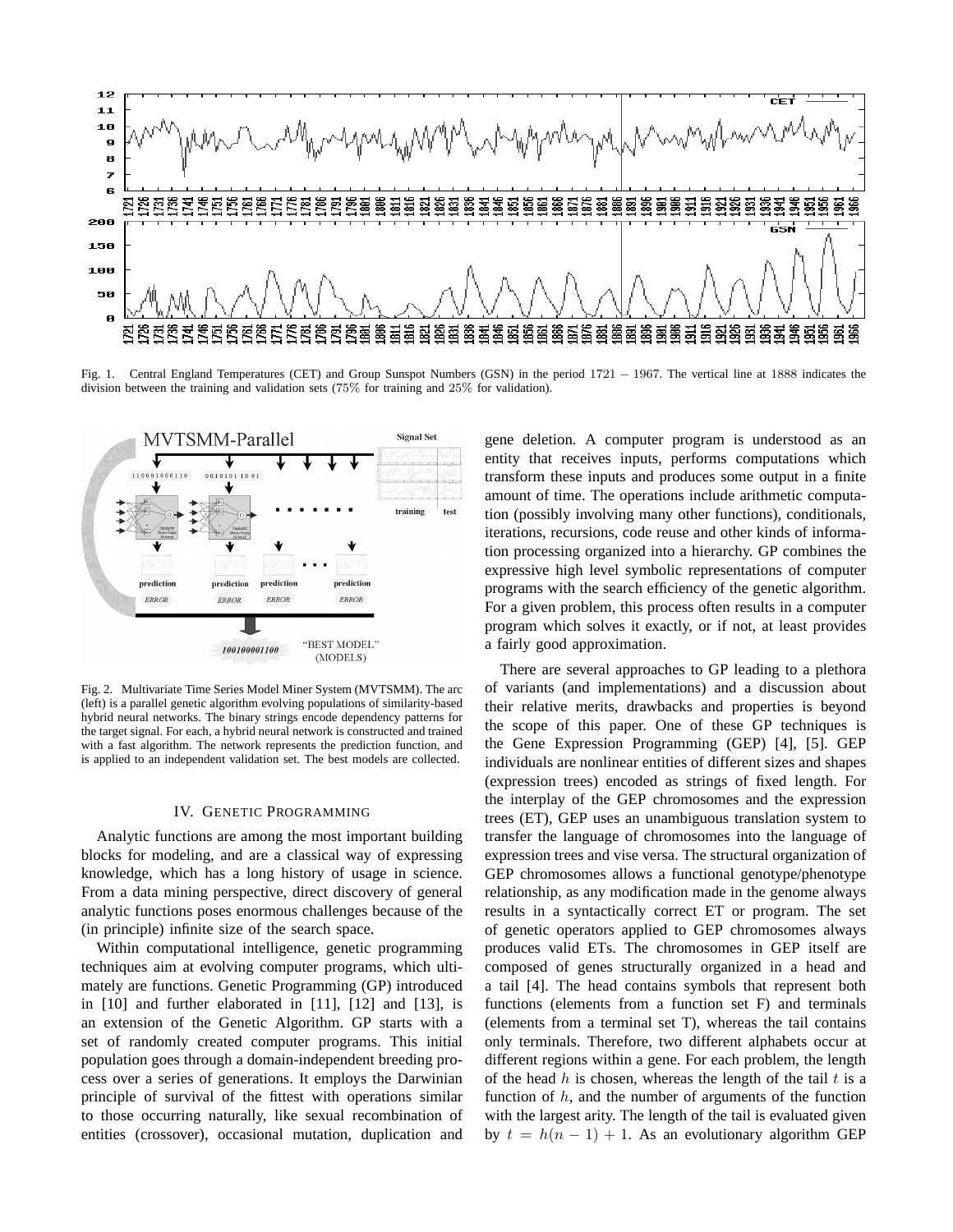defines its own set of crossover, mutation and other operators [5].

# V. EXPERIMENTAL SETTINGS

The length of the CET and GSN data in the 1721- 1967 period is 247 and from these samples training and validation matrices were constructed using 25 predictor variables from both. Let  $CET(t)$  be the observed value of CET at time  $t$ ; accordingly, the set of predictor variables was formed as the following lagged variables:  $GSN(t 25), GSN(t-24), \cdots, GSN(t-1), CET(t-25), CET(t-$ 24),  $\cdots$ ,  $CET(t-1)$ , thus making a total of 50 predictor variables. In all experiments the training set contained 75% of the data whereas the remaining 25% was put aside for validation. Accordingly, the number of training samples was 167 and the number of validation samples 55.

Different types of experiments were made with the above described data:

- Exp.1 Model mining via Genetic Programming using the training and validation matrices with the 50 original predictor variables.
- Exp.2 MVTSMM exploration of the bivariate GSN-CET series:
	- a using a single observation window covering the entire length of the series, in order to characterize the process as a whole.
	- b sliding a window of smaller length (101 sampling points), in order to explore the finer structure of the process and detect potential model changes over time.

For both Exp.2.a and Exp.2.b suites, the lag importance function (Eq.2) was computed. In the case of Exp.2.a, a subset of more relevant predictor variables (time lags) were derived.

Exp.3 Model mining via Genetic Programming using training and validation matrices containing only the selected lags from Exp.2.a as predictor variables.

All genetic programming experiments were conducted using the GEP technique described in Section.VI-A with a fixed Function set given by  $\{+, -, *, x^y, e^x, ln(x)\}$ . Experiments of the Exp.1 suite used the parameters shown in Table.I. In total the Exp.1 suite contained 62, 208 evolutionary computation runs.

In the MVTSMM exploration a group of parameters define on one hand the kind of genetic algorithm to use, and on the other hand, the specificities of the similarity-based neural network model to use [27], [28]. Among these parameters, the type of similarity function, the number of responsive neurons in the hidden layer, etc. play an important role. This is because the network is designed to produce only a coarse estimate of the target, with a training scheme that doesn't iterate over the training set and therefore is extremely fast. This is a requirement imposed by the fact that the genetic algorithm evolves populations of such networks. The similarity functions used in the neuron model at the hidden

TABLE I

| EXPERIMENTAL SETTINGS FOR THE GENETIC PROGRAMMING RUNS |  |                                                  |  |
|--------------------------------------------------------|--|--------------------------------------------------|--|
|                                                        |  | CORRESPONDING TO THE EXP.1 SUITE (62, 208 RUNS). |  |

| Parameter          | values                 |  |
|--------------------|------------------------|--|
| seed               | ${3292, 19257, 27576}$ |  |
| generations        | $\{200, 1000, 2000\}$  |  |
| population size    | $\{200, 300, 400\}$    |  |
| inversion prob     | $\{0.1, 0.2\}$         |  |
| mutation prob      | $\{0.044, 0.06\}$      |  |
| num genes          | $\{5, 8, 12\}$         |  |
| gene head size     | $\{8, 12, 15\}$        |  |
| is transposition   | $\{0.1, 0.2\}$         |  |
| ris transposition  | 0.1, 0.2               |  |
| one point recomb   | $\{0.3, 0.5\}$         |  |
| two point recomb   | $\{0.3, 0.5\}$         |  |
| gene recomb        | [0.1, 0.2]             |  |
| gene transposition | .1 . 0.2               |  |

layer are derived from well known distance functions by the transformation  $s = 1/(1 + d)$ , where s is a similarity and  $d$  is a distance function. The experimental settings used for the MVTSMM runs corresponding to the Exp.2.a suite are shown in Table.II. In this case, the entire signal is covered by a single exploration window characterizing the process as a whole and it provides a one-dimensional lag importance function (Eq.2).

TABLE II EXPERIMENTAL SETTINGS FOR THE MVTSMM RUNS CORRESPONDING TO THE EXP.2.A SUITE.

| Parameter                   | values                          |  |
|-----------------------------|---------------------------------|--|
| ResponsiveHiddenNeurons     | $\{3,4,5\}$                     |  |
| SimilarityFunction          | ${euclidean, clark, can berra}$ |  |
| <b>NumberOfGenerations</b>  | $\{100, 250, 500\}$             |  |
| PopulationSize              | $\{50, 100, 200\}$              |  |
| RandomSeed                  | $\{324, 280887, 160587\}$       |  |
| <b>CrossoverOperator</b>    | $\{One-Point, Two-Point,$       |  |
|                             | $Uniform\}$                     |  |
| GeneticAlgorithm            | $\{Simple, Deme\}$              |  |
| <b>NumberPopulations</b>    |                                 |  |
| SelectionScheme             | ${Rank, RouletteWheel, }$       |  |
|                             | Tournament                      |  |
| <b>CrossoverProbability</b> | $\{0.6, 0.7, 0.8\}$             |  |
| MutationProbability         | $\{0.01, 0.02, 0.04\}$          |  |

With the purpose of exploring the inner structure of the time varying process, a window of length 101 (less than one half of that of the GSN and CET records), was slid along the series. Such a window length (101) is a compromise between a large window in which there are enough training and validation samples and a small enough that enables the detection of changes in time. The experimental settings used for the MVTSMM runs corresponding to the Exp.2.b suite are shown in Table.III. In this case, the entire signal is covered by a collection of exploration windows, providing a two-dimensional lag importance function (image spectrum) (according to Eq.2).

In order to assess the ability of the set of relevant lags obtained from Exp.2.a, new training and validation matrices were derived from the original GSN and CET data, this time using only those lags as predictor variables. The derivation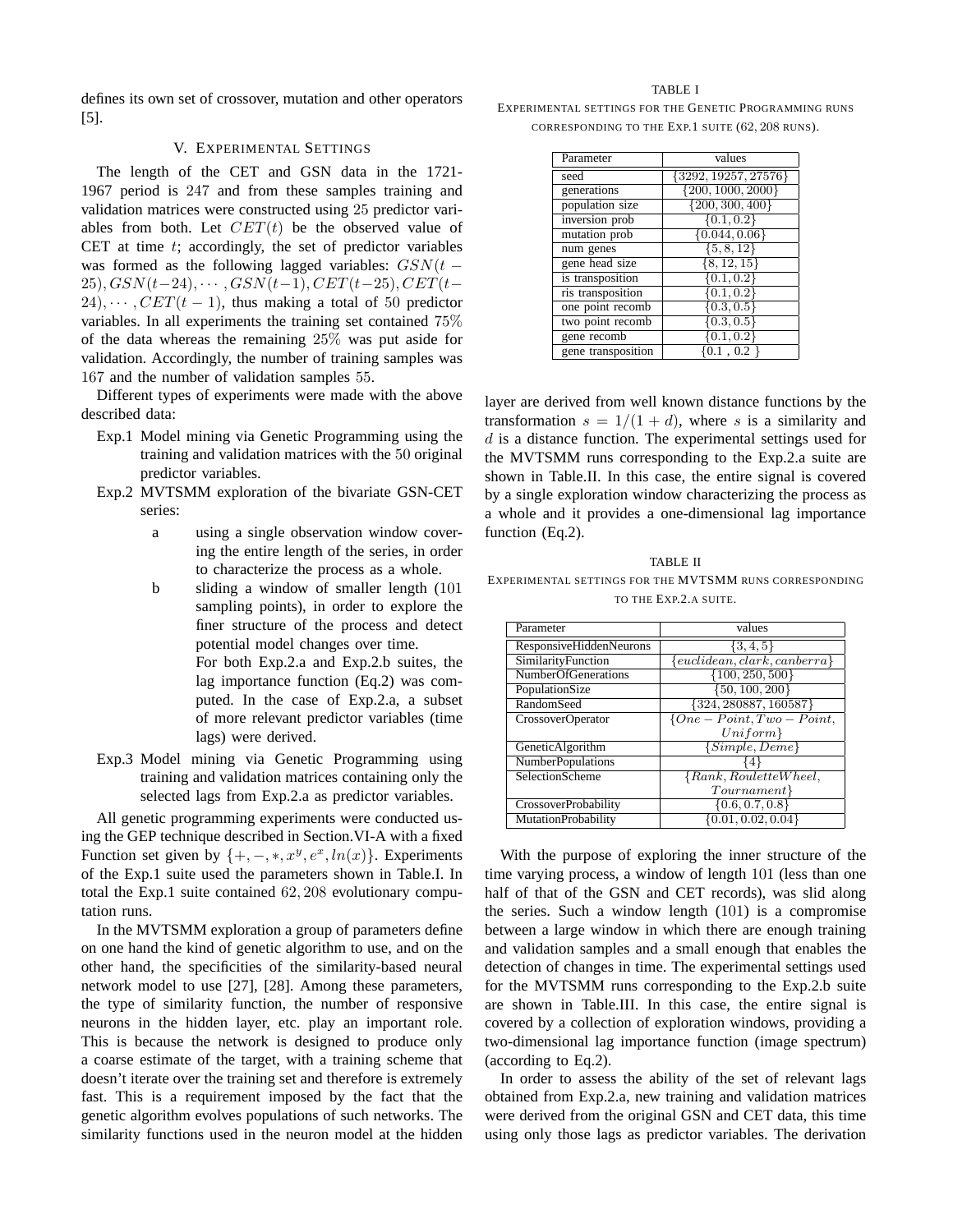# TABLE III EXPERIMENTAL SETTINGS FOR THE MVTSMM RUNS CORRESPONDING TO THE EXP.2.B SUITE.

| Parameter                   | values                          |  |  |
|-----------------------------|---------------------------------|--|--|
| ResponsiveHiddenNeurons     | $\{3,4,5\}$                     |  |  |
| SimilarityFunction          | ${euclidean, clark, can berra}$ |  |  |
| <b>NumberOfGenerations</b>  | {500}                           |  |  |
| PopulationSize              | $\left\lceil 200\right\rceil$   |  |  |
| RandomSeed                  | ${3498, 39245}$                 |  |  |
| <b>CrossoverOperator</b>    | $\{One - Point\}$               |  |  |
| GeneticAlgorithm            | $\{Deme\}$                      |  |  |
| <b>NumberPopulations</b>    | 14                              |  |  |
| <b>SelectionScheme</b>      | ${Tournament}$                  |  |  |
| <b>CrossoverProbability</b> | $\{0.6, 0.8\}$                  |  |  |
| MutationProbability         | $\{0.01, 0.02, 0.04\}$          |  |  |

of the set of relevant lags was made by thresholding the lag importance function with values around one half of its maximum and then retaining those lags with importance equal or greater than the threshold value. The threshold values used were 0.5 and 0.6. Table.IV shows the set of parameters used for the Exp.3 suite. In this case, a more modest exploration of the model search space using GP was made, leading to only 396 GP runs.

#### TABLE IV

EXPERIMENTAL SETTINGS FOR THE GENETIC PROGRAMMING RUNS CORRESPONDING TO THE EXP.3 SUITE (396 RUNS).

| Parameter          | values                                |  |  |
|--------------------|---------------------------------------|--|--|
| seed               | $\{3293, 19257, 27579, 29001, 11881,$ |  |  |
|                    | 23, 1931, 9501, 3451, 7391, 7001}     |  |  |
| generations        | $\{2000\}$                            |  |  |
| population size    | {400}                                 |  |  |
| inversion prob     | $\{0.1, 0.2\}$                        |  |  |
| mutation prob      | $\{0.044, 0.06\}$                     |  |  |
| num genes          | $\{5, 8, 12\}$                        |  |  |
| gene head size     | $\{8, 12, 15\}$                       |  |  |
| is transposition   | $\left\{ 0.1 \right\}$                |  |  |
| ris transposition  | 0.1                                   |  |  |
| one point recomb   | 0.3                                   |  |  |
| two point recomb   | $\rm 0.3$                             |  |  |
| gene recomb        | 0.1                                   |  |  |
| gene transposition |                                       |  |  |

The fitness function used by both GP and MVTSMM was, in all cases, classical Root Mean Squared Error (RMSE). It is defined as  $RMSE = \sqrt{\frac{\sum_{i=1}^{n} (P_i - T_i)^2}{n}}$  where  $P_i$  and  $T_i$ are the predicted and target values for the  $i$ -th observation respectively and  $n$  is the number of samples.

# VI. RESULTS

#### *A. Exp.1 suite*

In this suite, all models potentially involve the original 50 predictor variables. At a post-processing stage, the set of 62, 208 GP models obtained was filtered for those which: *i)* contain variables related with solar activity (i.e. GSN terms in the model expressions), *ii)* have Pearson correlation coefficients statistically significant at the  $\alpha = 0.5$  confidence level for both the training and the validation sets.

Finally, the filtered models were sorted according to their RMSE for the training set and an *ensemble* model was constructed (by simple averaging) with the three top models. The behavior of the ensemble model is shown in Fig.3 The ensemble model falls short at describing the observed CET values. This is not surprising, as solar activity is only one of the very many factors controlling Earth's temperature. What is interesting is that a kind of *background* signal is obtained, which (for both the training and the validation set, this one never seen by the GP model), significantly correlates with the observations. Table.V. The correlations are not high and clearly not enough to derive far reaching inferences, but their statistical significance is at least suggestive.

#### TABLE V

RMSE AND CORRELATION COEFFICIENT FOR THE ENSEMBLE OF EXPERT MODELS CORRESPONDING TO EXP.1 AND EXP.3 SUITES. CRITICAL  $r_c$  AT THE  $\alpha = 0.5$  CONFIDENCE LEVEL. TRAINING SET:  $r_c = 0.1516$  (d.f=165). Critical  $r_c$  for the validation set  $r_c = 0.2735$  (d.f=53).(\*) INDICATES SIGNIFICANCE AT THE  $\alpha = 0.5$ CONFIDENCE LEVEL.

| <b>RMSE</b>                    |                        |             |                     |  |  |  |
|--------------------------------|------------------------|-------------|---------------------|--|--|--|
| Experiment                     | Training               | validation  | Number of           |  |  |  |
| suite                          |                        |             | predictor variables |  |  |  |
| Exp.1                          | 0.54929                | 0.54859     | 50                  |  |  |  |
| Exp.3                          | 0.57345                | 0.56005     |                     |  |  |  |
| <b>Correlation Coefficient</b> |                        |             |                     |  |  |  |
| Exp.1                          | $0.385$ (*)            | $0.345$ (*) | 50                  |  |  |  |
| Exp.3                          | $0.\overline{197}$ (*) | $0.321$ (*) |                     |  |  |  |

#### *B. Exp.2.a suite*

The one-dimensional lag-importance function for all models resulting from Exp.2.a is shown in Fig.4 (for the GSN and CET series). In order to select a subset of



Fig. 4. Lag Importance Spectrum corresponding to the single-window experiment covering the entire observation record. Top: GSN Lag Importance Spectrum ( $\mathcal{L}^w(t, \tau_{p,q})$  functions)). Horizontal axis is the time lag in years, Bottom half: CET spectrum. Each of them contains 25 lags.

more relevant lags, thresholds  $(T_s)$  with values 0.5 and 0.6 were applied to the lag importance functions. The resulting subsets of relevant lags obtained with  $T_s = 0.5$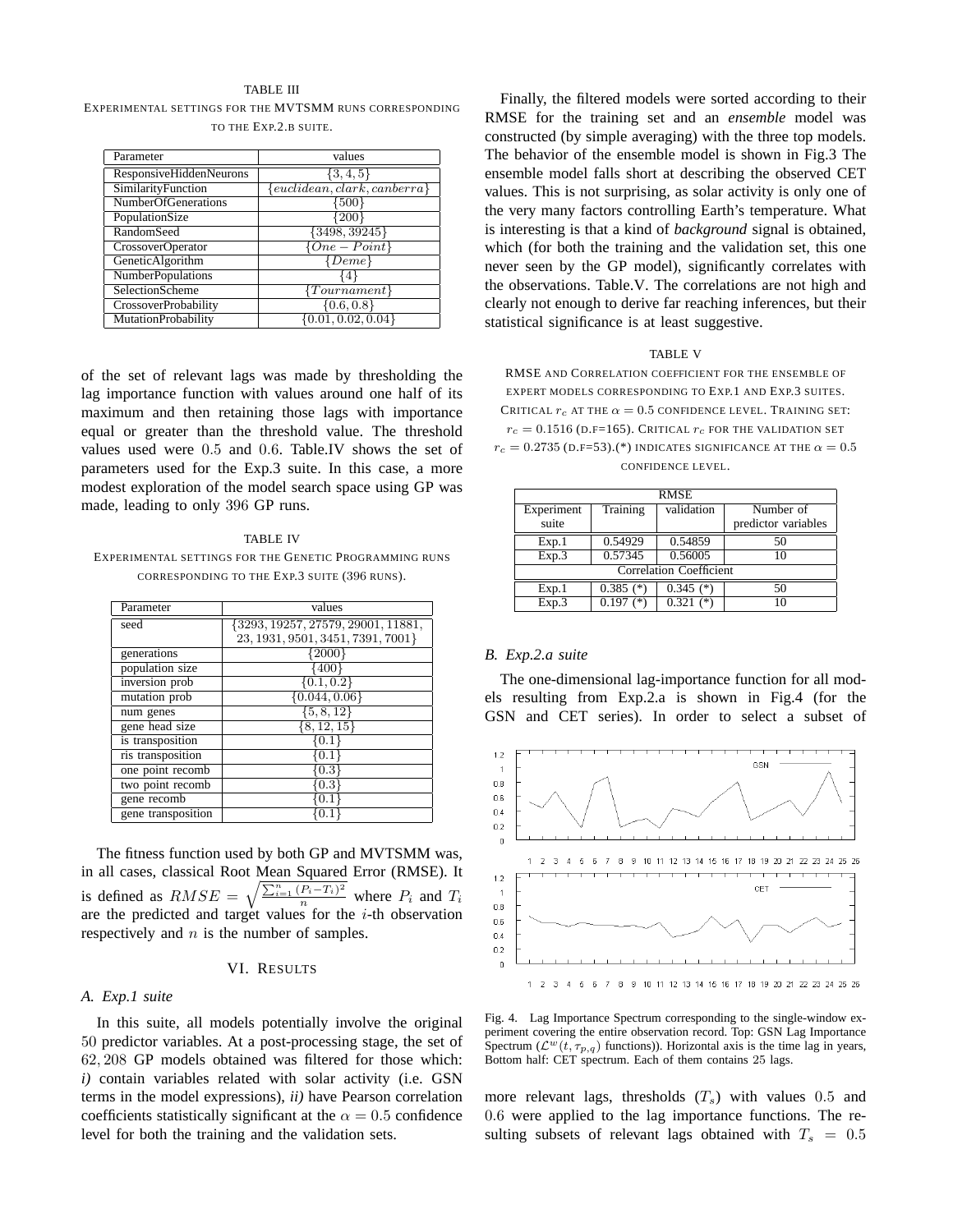

Fig. 3. Comparisson of the observed CET record with an ensemble of experts model derived from the three best models obtained with GP under the experimental settings of Table.I and 50 predictor variables. The vertical line divides the training and the validation sets. The correlations between the CET values and the Ensemble model for both the training and the validation sets were statistically significant at the  $\alpha = 0.5$  confidence level.

were  $gsn : \{1, 3, 6, 7, 15, 16, 17, 21, 23, 24, 25\}$  and  $cet :$  $\{1, 2, 3, 4, 5, 6, 7, 8, 9, 11, 15, 17, 19, 20, 22, 23, 25\}$  for a total of 28 predictor variables. The subsets obtained with  $T_s =$ 0.6 were  $gsn : \{3, 6, 7, 17, 24\}$  and  $cet : \{1, 15, 17, 23\}$  for a total of 10 predictor variables. They represent a reduction factor of 0.56 and 0.2 with respect to the original number of 50 predictor variables.

# *C. Exp.2.b suite*

The two-dimensional lag importance function corresponding to the joint analysis of the CET and GSN series with MVTSMM and the parameter settings from Table.III is shown in Fig.5. Calendar time is on the x-axis and time lag value on the y-axis. The relative importance of the different time-lags is expressed by grey levels on the image (spectrum). For each spectrum the maximum time-lag is 25, increasing towards the top. MVTSMM has clearly produced a more textured structure for the GSN time-lags, leaving CET time-lags in a sort of non-differenciable noisy state. These changes are expressed in the mean RMSE function as well (Fig.5 top), indicating that the structure of the process does change with time. The presence of solar cycles 2 (1766-1775) and 4 (1784-1798) seem to still be present on the explanation of CET data until 1807. The end of the Dalton minimum (1790-1820) is also well marked. During 1843-1853, GSN time-lags 5, 12 and 24 seem to be the preferred, almost exclusivelly, while this is not the case for other periods. It seems that the GSN contribution to the CET data explanation, according MVTSMM analysis, follows a rather complex and changing pattern. Its interpretation and possible physical meaning, however, are outside the scope of the present paper.

# *D. Exp.3 suite*

The subset of 10 lags derived from Exp.2.a when the threshold of 0.6 is applied to the 1-D lag importance function, were used for a smaller series of GP model mining experiments. Model selection was made using the criteria described in VI-A and two models were found at the end of the process.

$$
T(t) = k_1 + T_{t-17} + ln(2 * T_{t-15}) + ln(ln(ln(T_{t-1})))
$$
  
\n
$$
-ln(S_{t-17} + S_{t-16} - T_{t-15} + S_{t-24} * T_{t-1})
$$
  
\n
$$
-S_{t-3} * T_{t-1} + e^{T_{t-17}})
$$
  
\n(3)  
\n
$$
T(t) = k_2 + ln(ln(((k_4 - S_{t-16}) + (T_{t-15}^2 - S_{t-24}))))
$$
  
\n
$$
+T_{t-1} + ln(T_{t-1}) + k_3 + ln(T_{t-15}) - T_{t-1}
$$

where  $k_1 = 6.439965$ ,  $k_2 = 6.954522$ ,  $k_3 = -3.966609$ ,  $k_4$  = 237.173277. The numbered brackets on top of the models are only identifiers.

A model ensemble using those of Eq. 3 was constructed by simple average. Its behavior is shown in Fig.6 and Table.V. Although its correlation values are smaller than those of the ensemble obtained in Exp.1, they are also statistically significant. The RMSE values are only slightly larger, and again, it is interesting to observe that the model space explored here is considerably smaller (only 10 predicting variables were used). Note that from them only 7 variables (a further reduction) are included in the ensemble model  $(gsn : \{3, 16, 17, 24\}, \text{ and } cet : \{1, 15, 17\})$ . Interestingly, they correspond to peak locations in the Lag Importance Spectra of Exp.2a (Fig. 5), not only to values above the 0.6 threshold. The peaks are particularly well expressed in the GSN series, which is a proxy of solar activity. These results indicate that the chosen lags carry meaningful information.

#### VII. CONCLUSIONS

As the world's largest temperature record, CET data has been subjected to intense research [1]. In spite of that, we believe that the techniques used in this paper could open a window to new possibilities for exploration. These are very preliminary results emerging from data mining of a very complex problem, which requires further investigation. Although suggestive, the connection of the results with real physical processes remains uncertain in spite of their very promising character. The models obtained are only function approximations which seem to be valid exploration tools for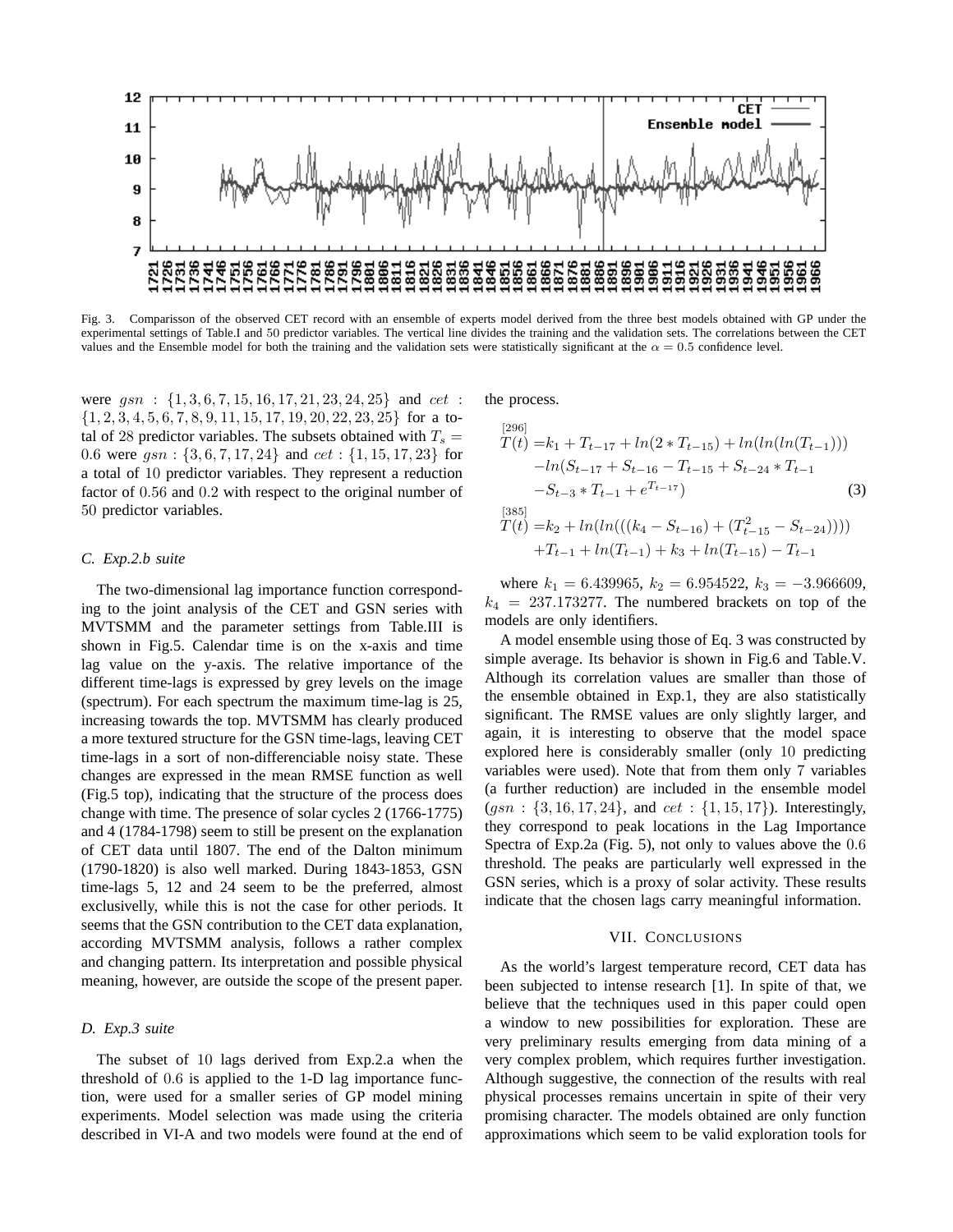

Fig. 5. Top: mean RMSE for the models mined by MVTSMM for the corresponding period. Bottom: Lag importance spectra ( $\mathcal{L}^w(t, \tau_{p,q})$  functions)). Horizontal axis is time in years, vertical axis is the lag with respect to the current time position. The dotted line separates the two spectra. Upper half: GSN spectrum. Lower half: CET spectrum. Each of them contains 25 lags.



Fig. 6. Comparison of the observed CET record with an ensemble of experts model derived from the two statistically significant models obtained with GP under the experimental settings of Table.III and only 10 predictor variables, selected according to a threshold of 0.6 applied to the lag importance function obtained with MVTSMM. The vertical line divides the training and the validation sets. The correlations between the CET values and the Ensemble model for both the training and the validation sets were statistically significant at the  $\alpha = 0.5$  confidence level.

orienting further work. The use of these and other computational techniques on different suspected process-related data (with cross-checking), could provide new and interesting momenta in the global warming issue. The results obtained here are suggestive, but preliminary and further research is necessary. They should not be used to prove or disprove the possible physical mechanisms behind global warming.

# VIII. ACKNOWLEDGEMENTS

The authors would like to thank Robert Orchard from the National Research Council Canada (Institute for Information Technology), David Kawrakow from McGill University and Ian Stakenvicius from Aerobiology Research for their support, which made this research possible, and to the British Atmospheric Data Center which kindly provided the Central England Temperature series.

### **REFERENCES**

[1] T. Benner. Central england temperatures: Long-term variability and teleconnections. *Int. J. Climatol.*, 19:391–403, 1999.

- [2] G. Box and G. Jenkins. *Time Series Analysis, Forecasting and Control.* Prentice Hall, 1976.
- [3] E.J. Reichmann D.H. Hathaway, R.M. Wilson. Group sunspots numbers: Sunspot cycle characteristics. *Solar Physics*, 211:357–370, 2002.
- [4] C. Ferreira. Gene expression programming: A new adaptive algorithm for problem solving. *Journal of Complex Systems*, 13(2):87–129, 2001.
- [5] C. Ferreira. *Gene Expression Programming: Mathematical Modeling by an Artificial Intelligence.* Springer Verlag, 2006.
- [6] W. Herschel. Observations tending to investigate the nature of the sun, in order to find the causes or symptoms of its variable emission of light and heat; with remarks on the use that may possibly be drawn from solar observations. *Solar Physics*, 91:265–318, 1801.
- [7] D. V. Hoyt and K. H. Schatten. Group sunspot numbers: A new solar activity reconstruction. part 1.. *Solar Physics*, 181:491–512, 1998.
- [8] IPCC. *Climate Change 2007: The Fourth Assessment Report.* WMO-**UNEP**, 2007.
- [9] H. C. Koons and D. J. Gorney. A sunspot maximum prediction using a neural network. *NASA STI/Recon Technical Report N*, 91:13392–+, February 1990.
- [10] J. Koza. Hierarchical genetic algorithms operating on populations of computer programs. In *Proceedings of the 11th International Joint Conference on Artificial Intelligence.*, pages 768–774, San Mateo, CA., 1989. Morgan Kaufmann.